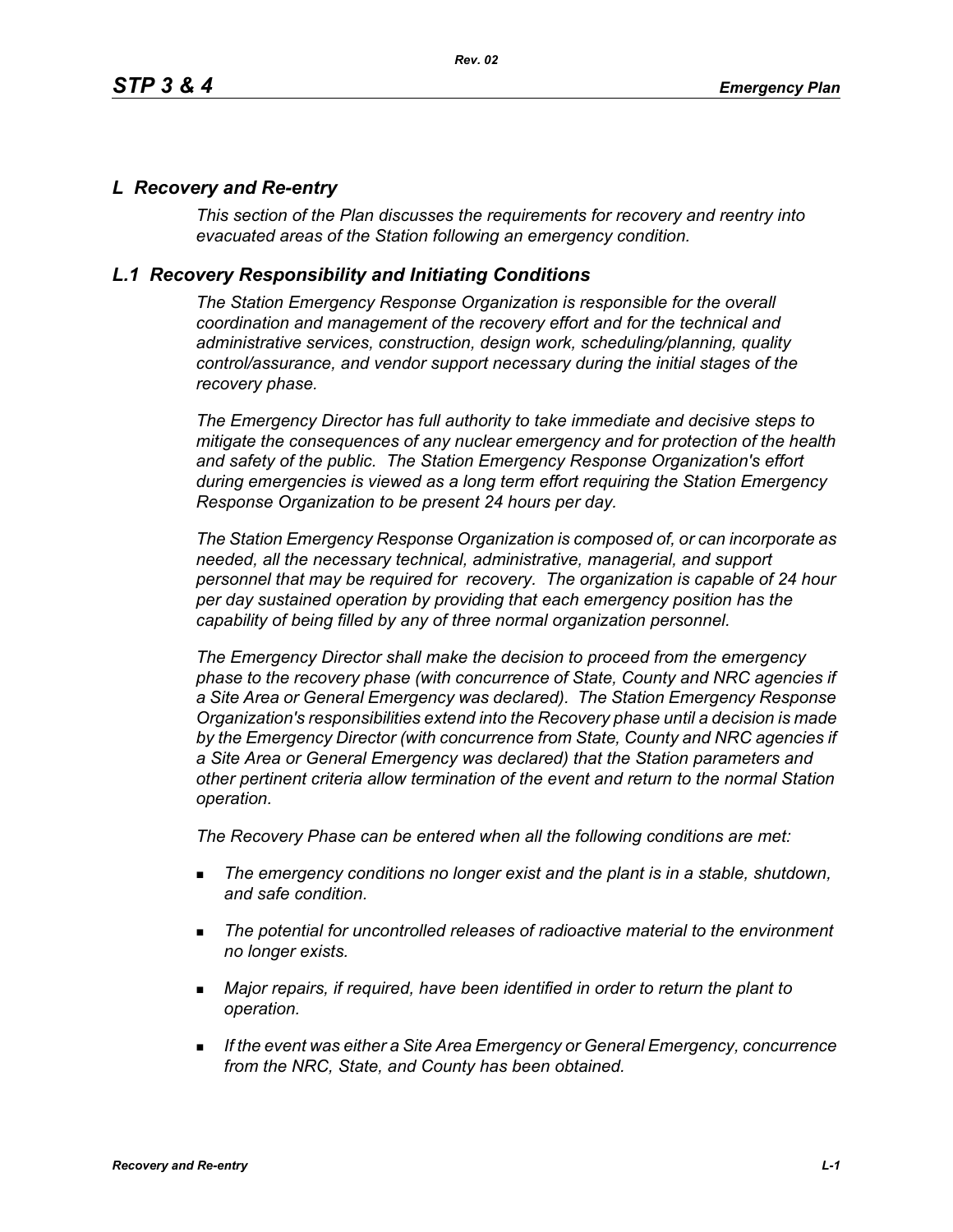# *L.2 Recovery Conduct*

*Accounting for the particular situation, the Recovery phase will be conducted to restore the Station to normal operating conditions. Some emergency classifications (i.e., Unusual Event, Alert) may require only brief or no recovery actions where more severe classifications (i.e., Site Area Emergency, General Emergency) may necessitate complex recovery actions.*

## *L.3 Recovery Phase*

*In general, the Recovery phase will consist of:*

- *Logical evaluation of the cause and effect of the emergency;*
- *Planning necessary activities to place the Station in a configuration ready for restart;*
- *Analysis of the exposures to Station personnel;*
- *Analysis of effluent, and environmental data to quantify offsite consequences, if any;*
- *Assembly of the Recovery Organization needed to expediently implement recovery; and,*
- *Implementation of radiological controls for reentry into affected areas by posting radiation, contamination, and airborne radioactive material warning signs and entry requirements and stay times based on current surveys.*

## *L.4 Recovery ALARA Philosophy*

*During Recovery, actions will be taken to maintain the Station exposures As Low As Reasonably Achievable (ALARA) in keeping with current management philosophy. Access to affected areas will be in accordance with Title 10 Code of Federal Regulations Part 20 and Environmental Protection Agency 400-R-92-001, Manual of Protective Action Guides and Protective Actions For Nuclear Incidents. All emergency worker exposures will be completely documented. Controlled areas will be posted with contamination, radiation and airborne levels based on current surveys. Stay times will be calculated for each unknown or high radiation area. Offsite population dose will be calculated by processing thermoluminescent dosimeters located in the Station 10-mile Emergency Planning Zone and using radiological dose assessment/projection models in accordance with procedure 0ERP01-ZV-TP01, Offsite Dose Calculations.*

#### *L.5 Recovery Initiation*

*Decisions to relax protective actions for the public will be made by the appropriate State authorities. The Emergency Director will notify the State Disaster District Sub-2C in Pierce or the State Operations Center in Austin, Matagorda County Emergency Management, and the Nuclear Regulatory Commission when the Station is returned to a safe condition and request that recovery actions be initiated as necessary.*